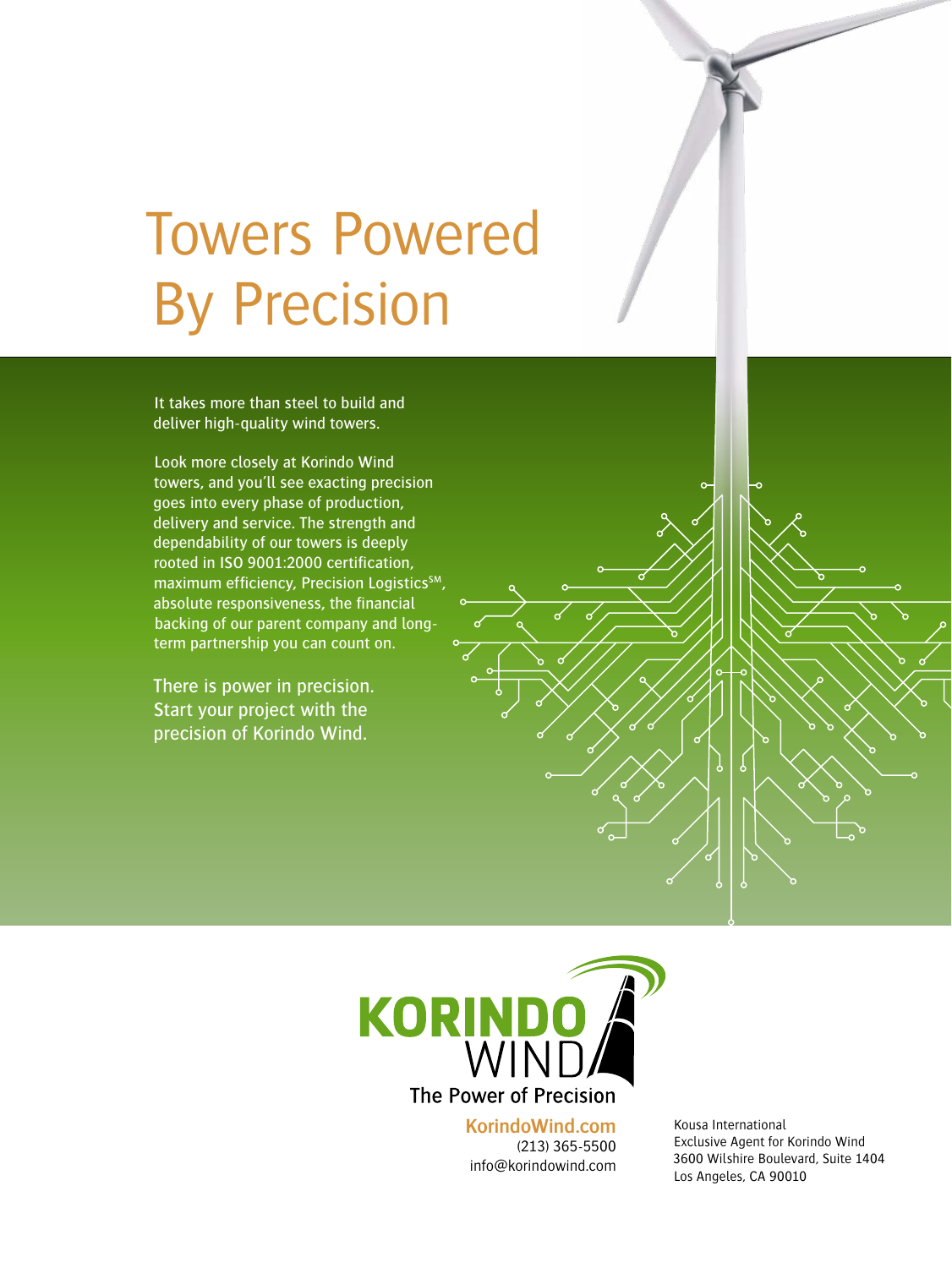## Precision Towers: Powered By Experience

It takes more than steel to build and deliver precision wind towers. The power of Korindo Wind towers also flows from extensive experience.

Our towers are standing strong across the U.S. landscape and around the world. They are supporting turbines manufactured by some of the best-known and highly respected names in the industry, global companies that appreciate the value of exactitude.

There is power in precision. Start your project with the precision of Korindo Wind.



**KorindoWind.com** (213) 365-5500 info@korindowind.com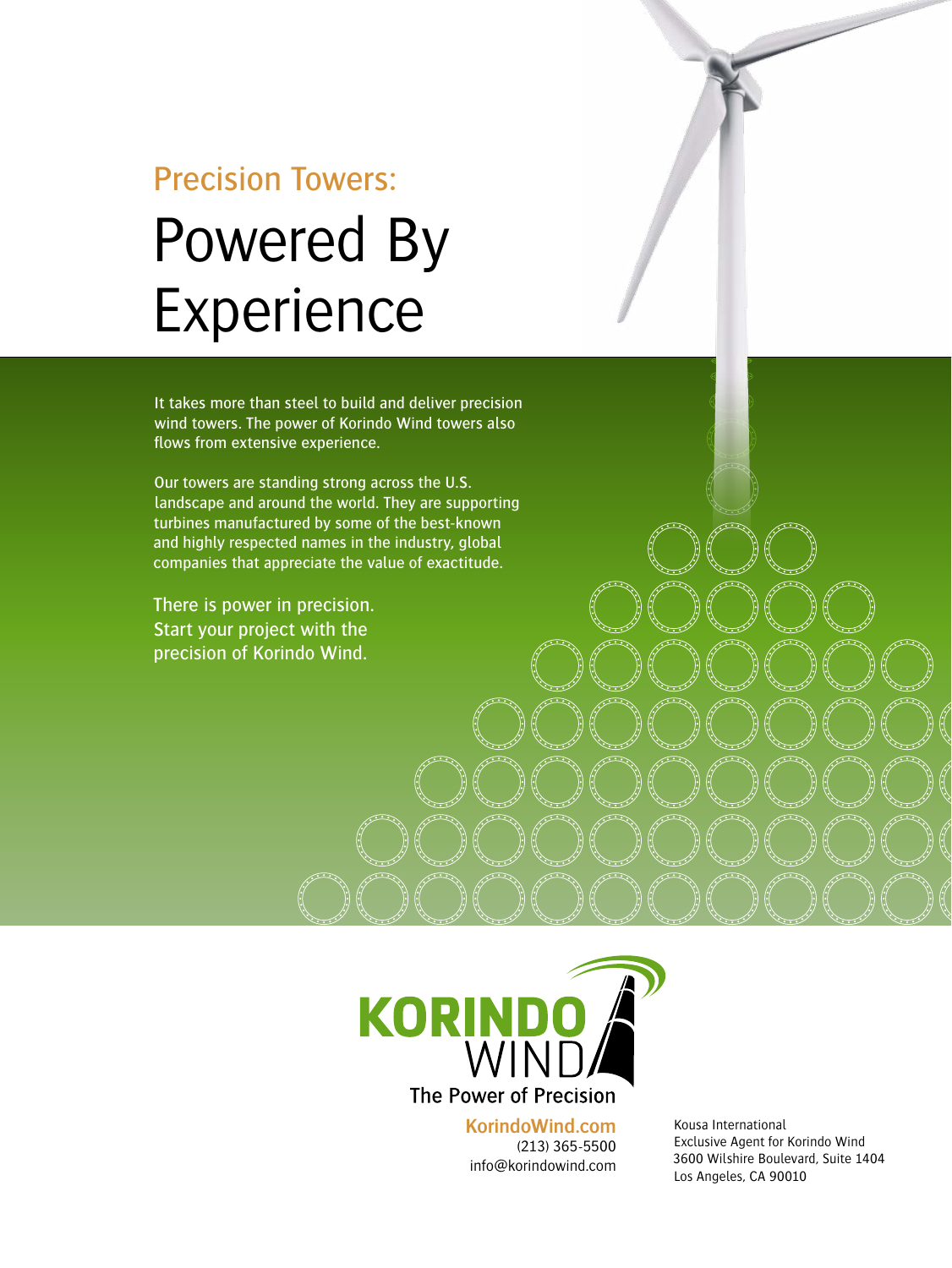## Precision Towers: Powered By Financial Strength

It takes more than steel to build and deliver precision wind towers. The power of Korindo Wind also flows from the financial strength of our parent company.

Korindo Wind is a division of The Korindo Group, a strong multinational with decades of heavy manufacturing and precision logistics experience and expertise. We bring it all to bear in maximizing value for our wind energy customers. With Korindo behind us, we can put together pricing and logistics packages that other suppliers simply cannot match. We'll also be a long-term partner you can count on.

There is power in precision. Start your project with the precision of Korindo Wind.



**KorindoWind.com** (213) 365-5500 info@korindowind.com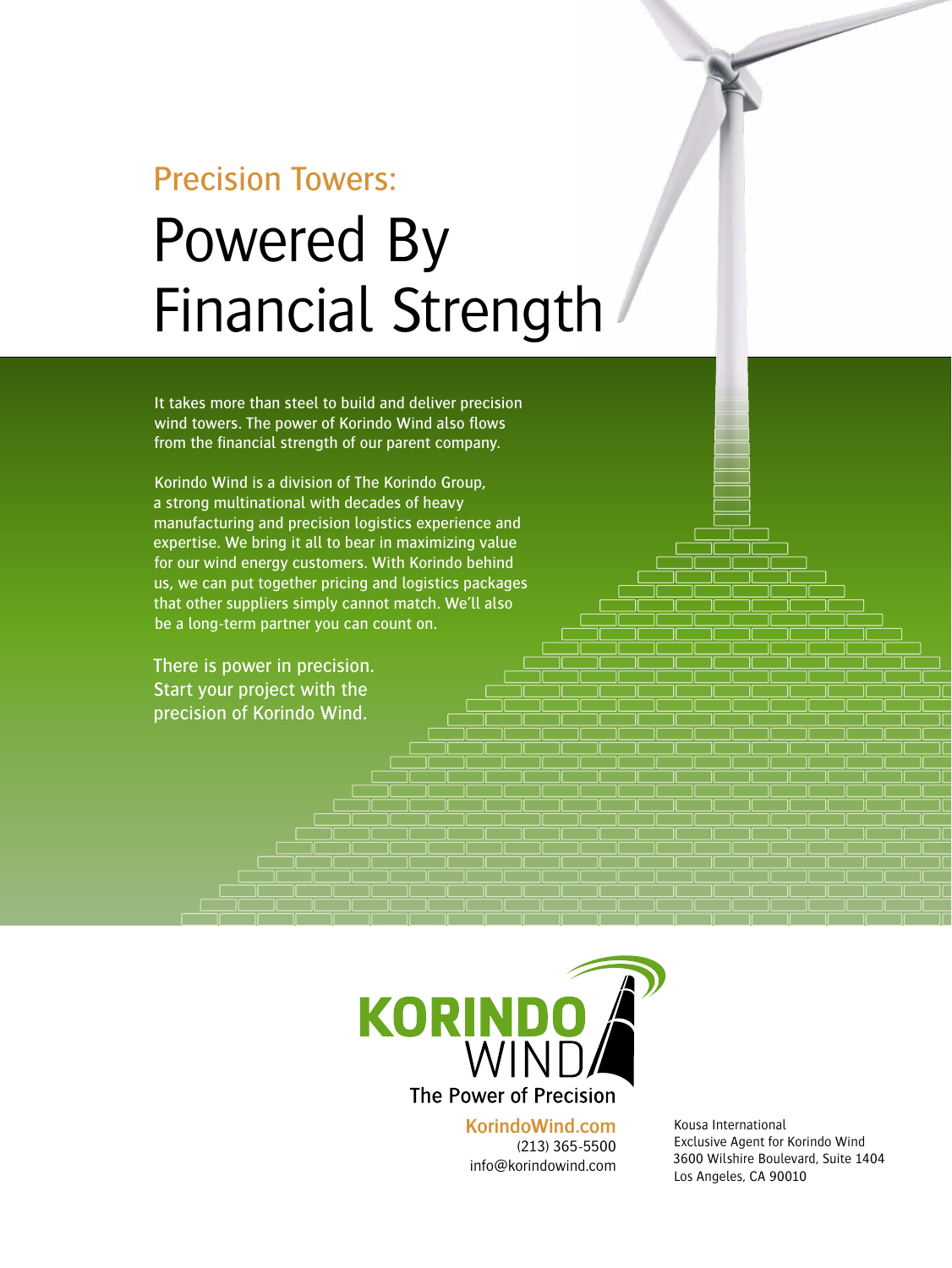## Precision Towers: Powered By **Efficiency**

It takes more than steel to build and deliver precision wind towers. The power of Korindo Wind towers also flows from maximum efficiency.

The linear design of our tower manufacturing facility is the model of efficiency. Raw material comes in one end and finished sections go out the other with absolutely no time, effort or material wasted in between. For you, that means time and money saved.

There is power in precision. Start your project with the precision of Korindo Wind.



**KorindoWind.com** (213) 365-5500 info@korindowind.com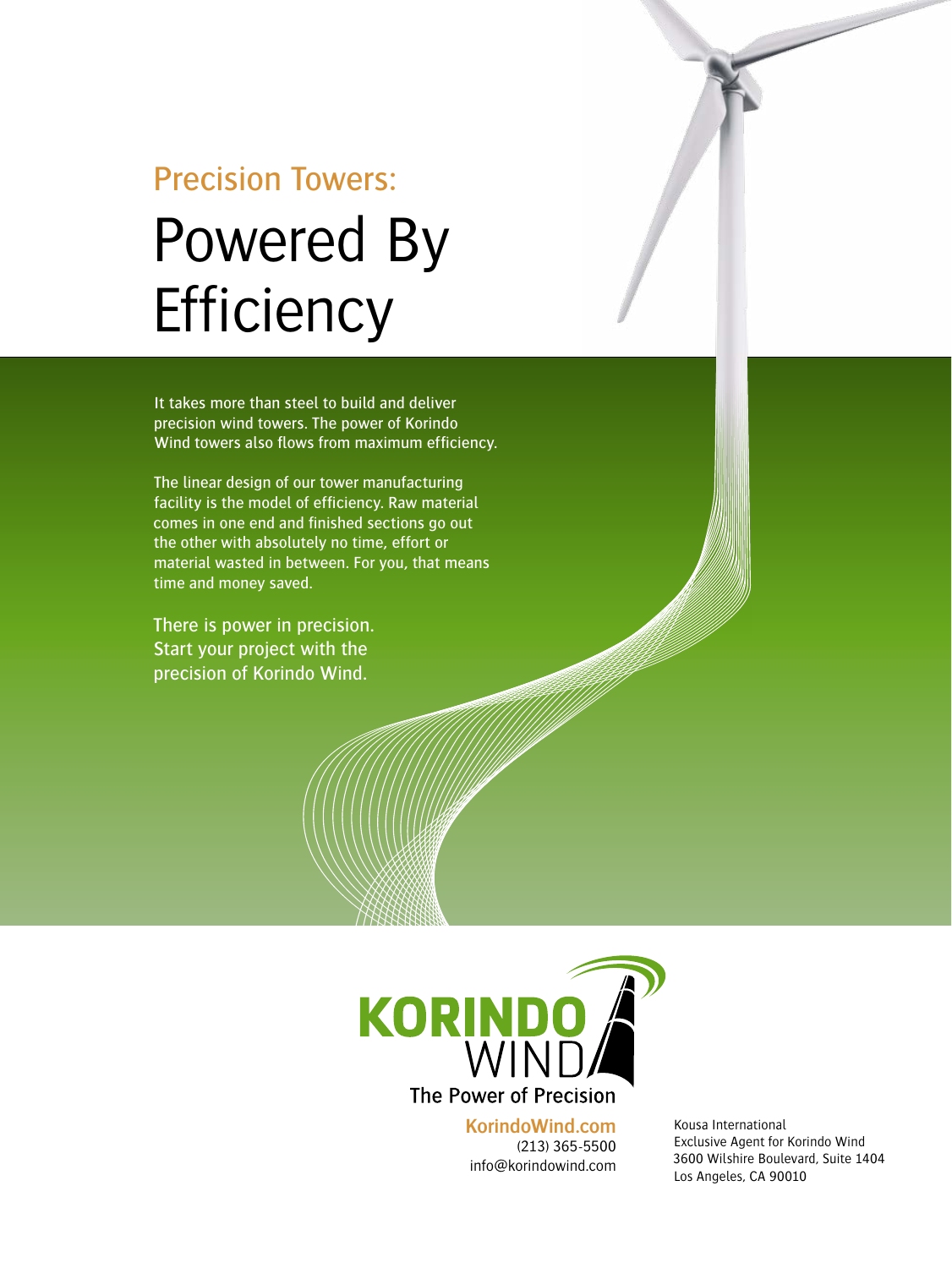## Precision Towers: Powered By Precision Logistics<sup>SM</sup>

It takes more than steel to build and deliver precision wind towers. The power of Korindo Wind also flows from Precision Logistics<sup>SM</sup>.

Our comprehensive logistics solution encompasses every detail from the moment we take your order until you accept your tower sections. We do all the legwork to simplify the entire process, eliminate delays and ensure you get your sections exactly when and where you need them. And we use the Delivered Duty Paid method so there is absolutely no risk for you, no matter where in the world you need towers.

There is power in precision. Start your project with the precision of Korindo Wind.



**KorindoWind.com** (213) 365-5500 info@korindowind.com